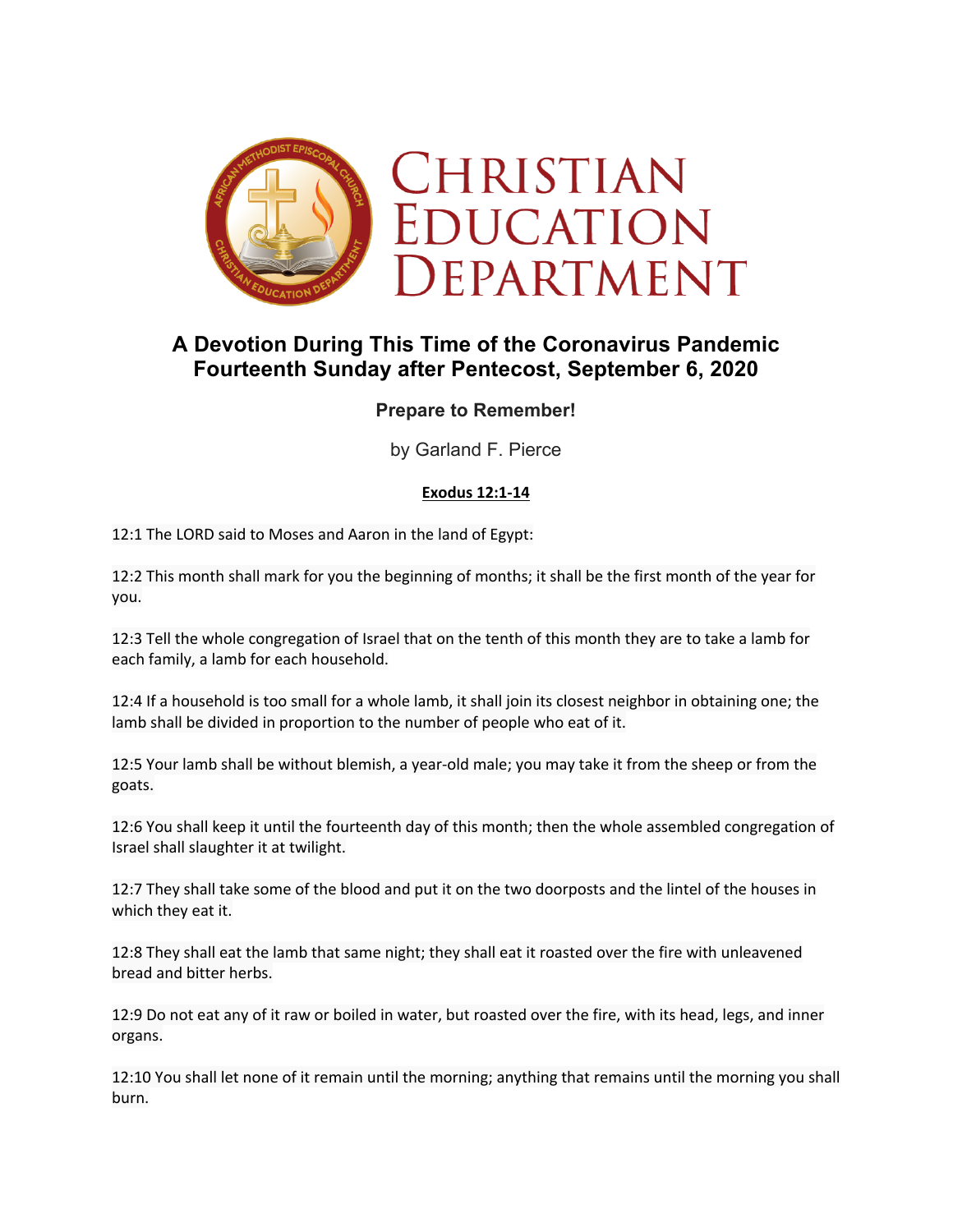12:11 This is how you shall eat it: your loins girded, your sandals on your feet, and your staff in your hand; and you shall eat it hurriedly. It is the passover of the LORD.

12:12 For I will pass through the land of Egypt that night, and I will strike down every firstborn in the land of Egypt, both human beings and animals; on all the gods of Egypt I will execute judgments: I am the LORD.

12:13 The blood shall be a sign for you on the houses where you live: when I see the blood, I will pass over you, and no plague shall destroy you when I strike the land of Egypt.

12:14 This day shall be a day of remembrance for you. You shall celebrate it as a festival to the LORD; throughout your generations you shall observe it as a perpetual ordinance.

Plagues, pestilence, death, and oppression, these are strong words that describe the realities of the Israelites in ancient Egypt; but, they are words that seem aptly to describe the realities of many of us during these pandemics of COVID-19 and anti-Black racism and xenophobia. God has called Moses to be prophet, spiritual and justice leader, and freedom fighter, giving him voice and authority against the oppressive and arrogant power of Pharaoh on behalf of God's suffering people. God has been acting and is now ready to take yet more action on their behalf.

Chapter 12 is interesting because rather than laying out a way of escape or a multi-point strategic plan of action, we find intricate details about a meal and a ritual complete with a menu. These details are still followed by many all these generations later. We are called to never forget; we do all of this in this way so that we will not forget God's salvation and deliverance. "This day shall be a day of remembrance for you. You shall celebrate it as a festival to the LORD; throughout your generations you shall observe it as a perpetual ordinance." Even before deliverance comes, plan now what you will remember about God's salvation and deliverance. Even now, how will you observe a remembrance that you will repeat over and over and pass on to generations to come? This is the "recipe" for a living tradition. In a time when technology and innovation seem to capture our imagination, tradition often takes a back seat or is dismissed all together. Tradition holds memories; and, remembering the saving acts of God is the stuff of which faith is made. We are called to pass a living faith tradition on to the generations which follow us.

Like the Israelites, we are call to remember our deliverance even before it actually happens. No vaccine as of yet, Black Lives still do not matter to all; but God sees the suffering and is acting even now. Do you see it? How will you share the good news when it happens? What will you do to tell the generations to come? How will you ensure that we never forget that our God is the God of Justice and Love for all, our God is faithful to save and deliver?

**TALK:** Take a moment to be silent, reflect, and share (write down)— Revisit the questions above. How will you ensure that we never forget that our God is the God of Justice and Love for all, our God is faithful to save and deliver? What actions, rituals, etc. will help us remember?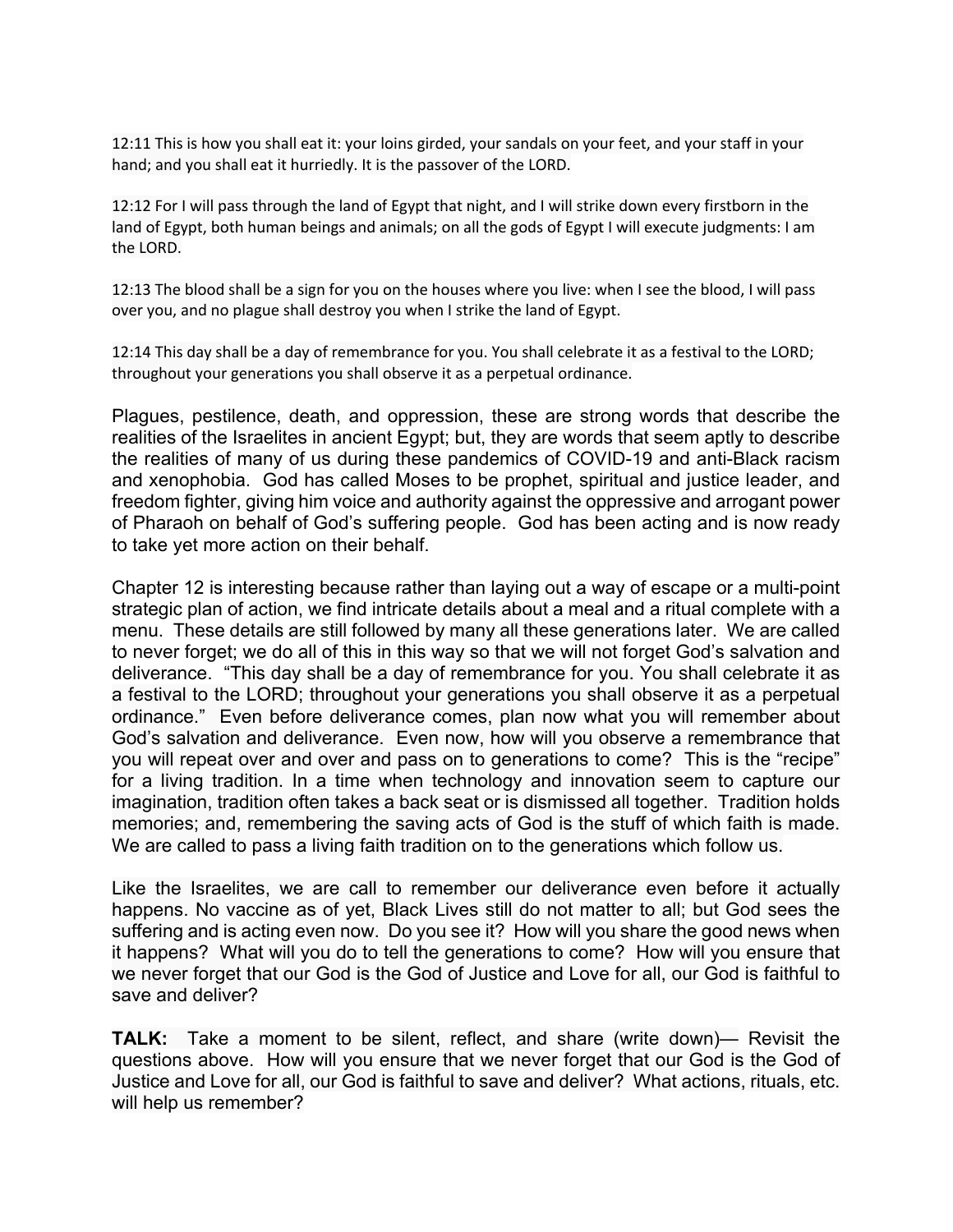### **PRAY:**

**Good and gracious God, you hear and see us, our longing and our need. You love us and always work for our freedom and our good. Forgive us when we forget who you are and how you act. Please help us to always remember your steadfast loving kindness and faithful action on our behalf, for the sake of love and liberation. We pray this in the name of Jesus Christ, our Passover Lamb and Savior, AMEN**

#### **ACT:**

1. Based on your reflections from the TALK section, start to think through and make a plan as to how you will help those who shall come behind us understand what it was like to live through these tumultuous times of 2020. For those US citizens, here are some practical actions to take: Participate in the current democratic processes (voter registration, voting, completing the 2020 census and encouraging others to do so—See: http://www.amev-alert.org and https://2020census.gov.) For everyone, practice social distancing as much as possible, wash your hands often, and wear face covering to help prevent the spread of COVID-19—See: http://www.amechealth.org.

2. See also the activity that accompanies this devotion.

3. Revisit the Psalm 23 Challenge first issued as part of the March 22, 2020 set of resources.

#### **Song:**

# Guide Me, O Thou Great Jehovah AMEC Hymnal, #53

- 1. Guide me, O Thou great Je-ho-vah, Pil-grim through this bar-ren land; I am weak, but Thou art might-y, Hold me with Thy power-ful hand; Bread of heav-en, Feed me till I want no more; Bread of heav-en, Feed me till I want no more.
- 2. O-pen now the crys-tal foun-tain, Whence the heal-ing wa-ters flow; Let the fire and cloud-y pil-lar Lead me all my jour-ney through; Strong De-liv-erer, Be Thou still my strength and shield; Strong De-liv-erer, Be Thou still my strength and shield.